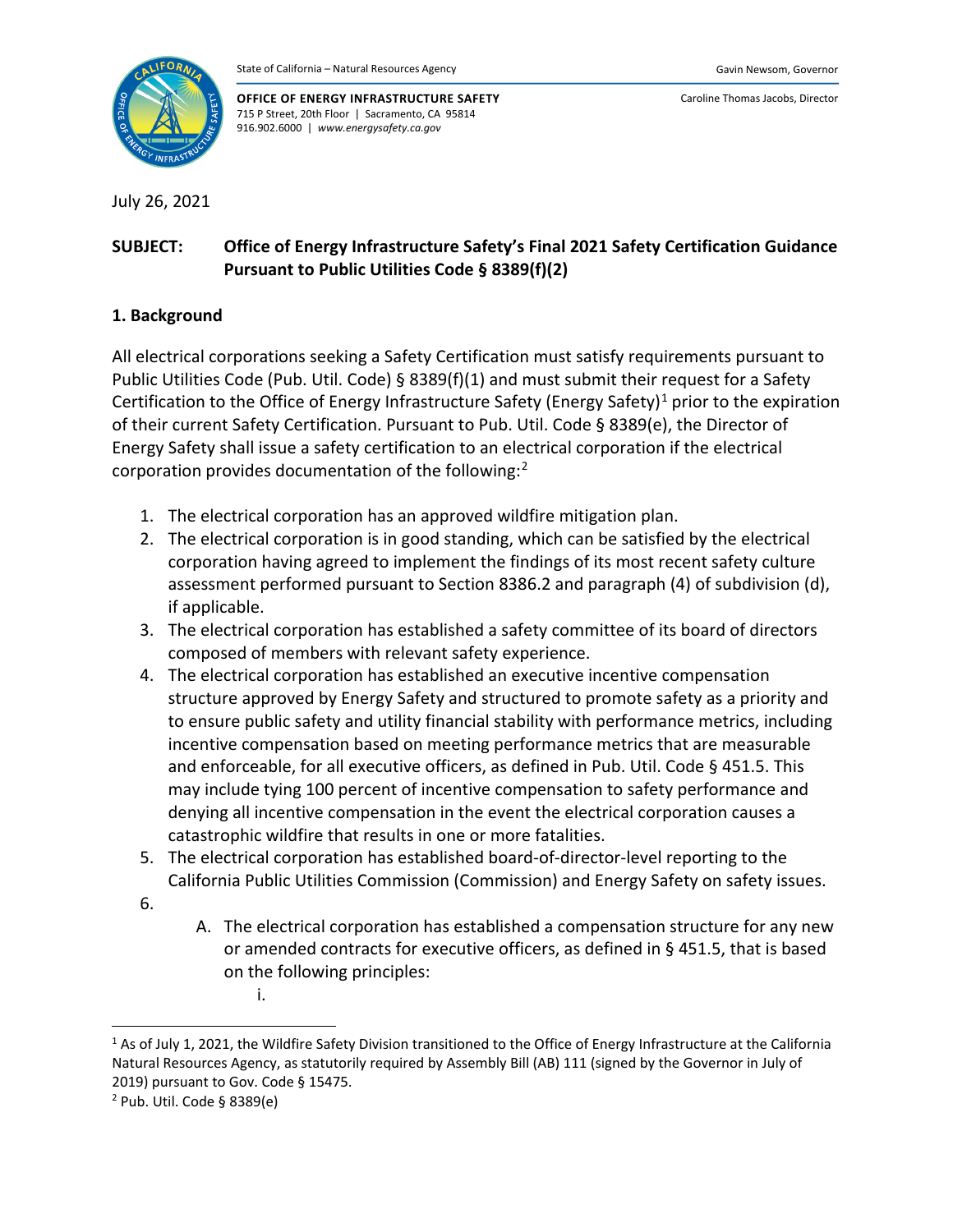- I. Strict limits on guaranteed cash compensation, with the primary portion of the executive officers' compensation based on achievement of objective performance metrics.
- II. No guaranteed monetary incentives in the compensation structure.
- ii. It satisfies the compensation principles identified in paragraph (4).

 $\mathcal{L}_\mathcal{L} = \mathcal{L}_\mathcal{L} = \mathcal{L}_\mathcal{L} = \mathcal{L}_\mathcal{L} = \mathcal{L}_\mathcal{L} = \mathcal{L}_\mathcal{L} = \mathcal{L}_\mathcal{L} = \mathcal{L}_\mathcal{L} = \mathcal{L}_\mathcal{L} = \mathcal{L}_\mathcal{L} = \mathcal{L}_\mathcal{L} = \mathcal{L}_\mathcal{L} = \mathcal{L}_\mathcal{L} = \mathcal{L}_\mathcal{L} = \mathcal{L}_\mathcal{L} = \mathcal{L}_\mathcal{L} = \mathcal{L}_\mathcal{L}$ 

- iii. A long-term structure that provides a significant portion of compensation, which may take the form of grants of the electrical corporation's stock, based on the electrical corporation's long-term performance and value. This compensation shall be held or deferred for a period of at least three years.
- iv. Minimization or elimination of indirect or ancillary compensation that is not aligned with shareholder and taxpayer interest in the electrical corporation.
- B. Energy Safety shall approve the compensation structure of an electrical corporation if it determines the structure meets the principles set forth in subparagraph (A) and paragraph (4).
- C. It is the intent of the Legislature, in enacting this paragraph and paragraph (4), that any approved bankruptcy reorganization plan of an electrical corporation should, in regards to compensation for executive officers of the electrical corporation, comply with the requirements of those paragraphs.
- 7. The electrical corporation is implementing its approved wildfire mitigation plan. The electrical corporation shall file a notification of implementation of its wildfire mitigation plan with Energy Safety and an information-only submittal with the Commission on a quarterly basis that details the implementation of both its approved wildfire mitigation plan and recommendations of the most recent safety culture assessments by the Commission and Energy Safety, and a statement of the recommendations of the board of directors safety committee meetings that occurred during the quarter. The notification and information-only submittal shall also summarize the implementation of the safety committee recommendations from the electrical corporation's previous notification and submission. If the office has reason to doubt the veracity of the statements contained in the notification or information-only submittal, it shall perform an audit of the issue of concern. The electrical corporation shall provide a copy of the information-only submittal to Energy Safety.

If these requirements are met, then Energy Safety shall issue a Safety Certification. Currently, there are four electrical corporations with active Safety Certifications.<sup>[3](#page-1-0)</sup>

<span id="page-1-0"></span><sup>&</sup>lt;sup>3</sup> Safety Certifications are available at https://www.cpuc.ca.gov/safetycertificates/.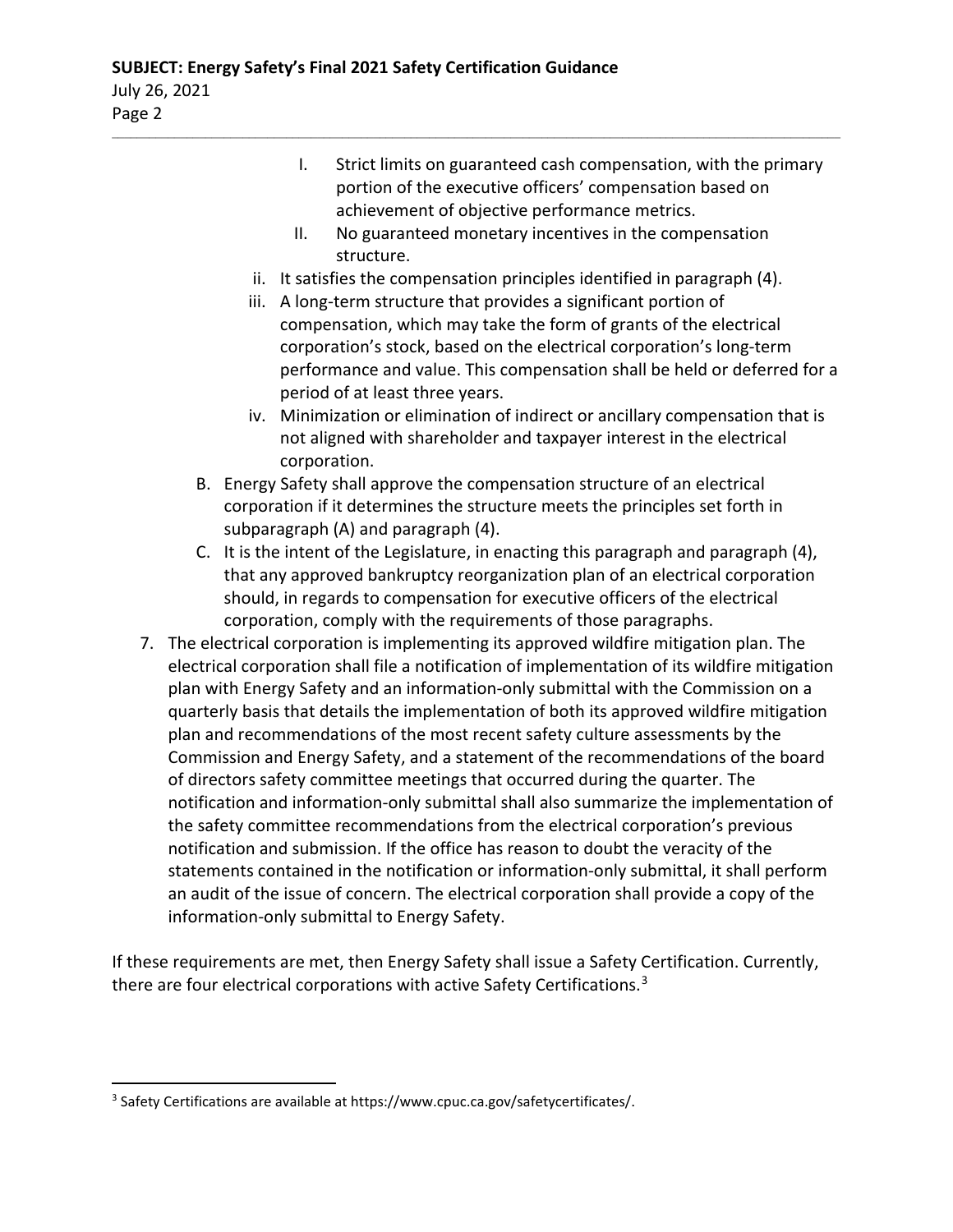#### **2. 2021 Safety Certification Guidance**

Energy Safety provides the following guidance for the submission of 2021 Safety Certification requests based on the criteria set out in Pub. Util. Code § 8389(e):

 $\mathcal{L}_\mathcal{L} = \mathcal{L}_\mathcal{L} = \mathcal{L}_\mathcal{L} = \mathcal{L}_\mathcal{L} = \mathcal{L}_\mathcal{L} = \mathcal{L}_\mathcal{L} = \mathcal{L}_\mathcal{L} = \mathcal{L}_\mathcal{L} = \mathcal{L}_\mathcal{L} = \mathcal{L}_\mathcal{L} = \mathcal{L}_\mathcal{L} = \mathcal{L}_\mathcal{L} = \mathcal{L}_\mathcal{L} = \mathcal{L}_\mathcal{L} = \mathcal{L}_\mathcal{L} = \mathcal{L}_\mathcal{L} = \mathcal{L}_\mathcal{L}$ 

#### **2.1. Approval of Wildfire Mitigation Plans**

To receive a safety certificate, Pub. Util. Code § 8389(e)(1) requires that the electrical corporation provide documentation that "the electrical corporation has an approved wildfire mitigation plan."

Pursuant to Pub. Util. Code § 8386.3, Energy Safety must evaluate WMPs within 3 months of submission unless this period is extended with appropriate justification. Pursuant to Resolution WSD-011, if Energy Safety finds that an electrical corporation's WMP contains critical issues, errors or omissions, Energy Safety may issue a Revision Notice. The electrical corporation must respond to the Revision Notice prior to Energy Safety continuing its evaluation of the WMP submission.

To date, Energy Safety has required submission of WMPs in the first quarter of the calendar year, upon which begins the three-month review period as required by statute. Issuance of Revision Notices may result in an extension of the review period; however, Energy Safety does not anticipate this will impact the timing of Safety Certification submissions and review. Therefore, electrical corporations are expected to have an approved WMP prior to submission of a Safety Certification request. [4](#page-2-0)

#### **2.2. Implementation of Wildfire Mitigation Plan**

To receive a safety certificate, Pub. Util. Code  $\S$  8389(e)(7) requires that the electrical corporation provide documentation that "the electrical corporation is implementing its approved wildfire mitigation plan." The statute requires an electrical corporation to file a notification of implementation of its wildfire mitigation plan with Energy Safety and an information-only submittal with the Commission on a quarterly basis detailing WMP and safety culture assessment implementation.

The statute does not define what level of progress constitutes "implementation" to warrant issuance of a Safety Certification. The electrical corporation must demonstrate meaningful progress in implementing its WMP. In this case, meaningful progress means that the electrical corporation is progressing towards the targets set forth in its WMP.

<span id="page-2-0"></span><sup>4</sup> Per Pub. Util. Code § 8386.3 (a), each electrical corporation's approved WMP remains in effect until Energy Safety approves the electrical corporation's subsequent plan.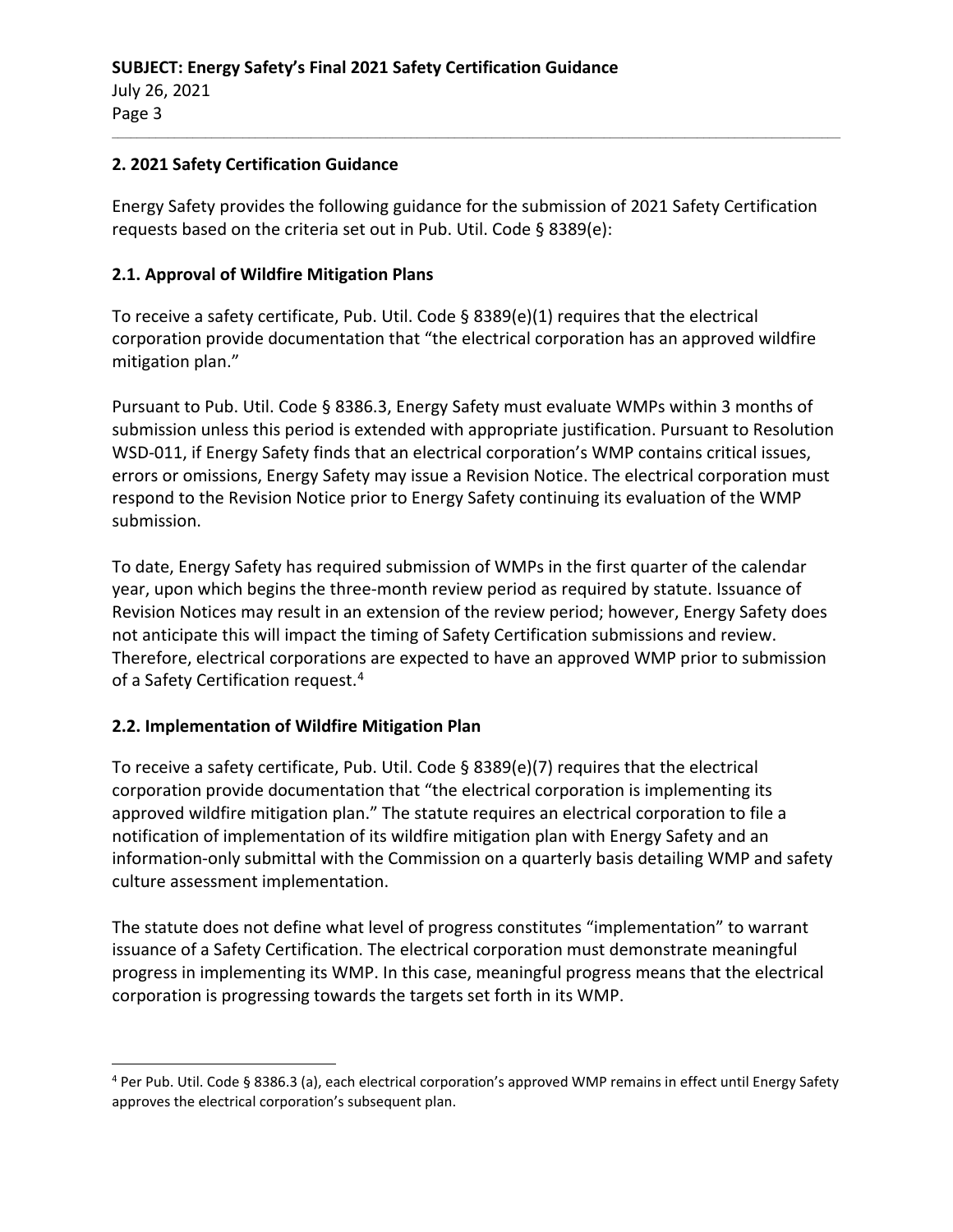### **2.3. Implementation of the Safety Culture Assessment (SCA)**

To receive a safety certificate, Pub. Util. Code § 8389(e)(2) requires that the electrical corporation provide documentation that "the electrical corporation is in good standing, which can be satisfied by the electrical corporation having agreed to implement the findings of its most recent safety culture assessment, if applicable."

 $\mathcal{L}_\mathcal{L} = \mathcal{L}_\mathcal{L} = \mathcal{L}_\mathcal{L} = \mathcal{L}_\mathcal{L} = \mathcal{L}_\mathcal{L} = \mathcal{L}_\mathcal{L} = \mathcal{L}_\mathcal{L} = \mathcal{L}_\mathcal{L} = \mathcal{L}_\mathcal{L} = \mathcal{L}_\mathcal{L} = \mathcal{L}_\mathcal{L} = \mathcal{L}_\mathcal{L} = \mathcal{L}_\mathcal{L} = \mathcal{L}_\mathcal{L} = \mathcal{L}_\mathcal{L} = \mathcal{L}_\mathcal{L} = \mathcal{L}_\mathcal{L}$ 

On November 19, 2020, in Resolution WSD-011, the Commission approved an annual SCA process. Energy Safety's first SCA commenced in March 2021 and is expected to be complete by the end of August 2021. Upon completion, Energy Safety will document its findings, which shall include recommendations for improvement. An electrical corporation can satisfy the "good standing" requirement by agreeing to implement all of the findings (including recommendations for improvement) of its most recent safety culture assessment performed pursuant to Pub. Util. Code §§ 8386.2 and 8389(d)(4), if applicable.<sup>[5](#page-3-0)</sup>

#### **2.4. Board Structure**

To receive a safety certificate, Pub. Util. Code §§ 8389(e)(3) and 8389(e)(5) require that an electrical corporation provide documentation that it meets two requirements related to its board of directors, each discussed below.

Pub. Util. Code § 8389(e)(3) requires that the electrical corporation's board of directors must have a safety committee comprised of members with appropriate and relevant experience. To ensure that this requirement is satisfied, electrical corporations shall include the following in 2021 Safety Certification requests:

- 1. Any updates of the electrical corporation's safety committee members, including sharing new members' relevant experience and expertise via a resume or other documents;
- 2. A description of how the safety committee aligns with overall company governance;
- 3. A report on significant topics covered by the safety committee; and
- 4. A description of any actions recommended by the safety committee that were implemented by the electrical corporation.

Pub. Util. Code § 8389(e)(5) requires that electrical corporations have established board-level reporting to the Commission and Energy Safety on safety issues. Energy Safety will work with Commissioners to coordinate at least one public meeting prior to submission of 2021 Safety Certification requests in order to ensure this requirement is met in a transparent manner. For each electrical corporation, a board member, along with the chief safety/risk officer (or equivalent), should brief the Commission and Energy Safety on safety performance. Details

<span id="page-3-0"></span><sup>&</sup>lt;sup>5</sup> The process by which electrical corporations agree to implement these findings will be specified in the Safety Culture Assessment process.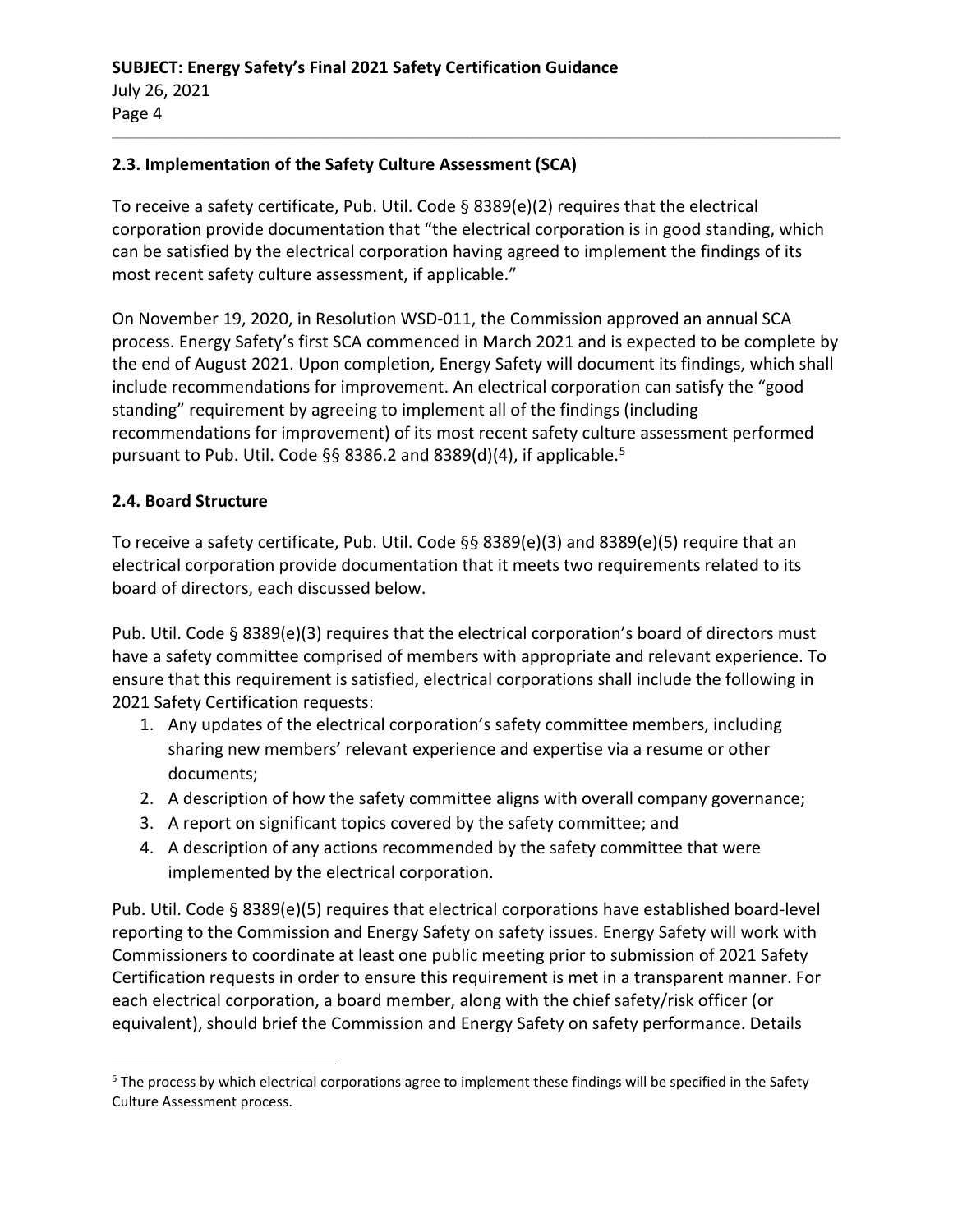regarding the public meeting will be noticed in accordance with open meeting laws. Electrical corporations shall provide any materials used in the public meeting in their Safety Certification requests to demonstrate that the electrical corporation has met this requirement.

 $\mathcal{L}_\mathcal{L} = \mathcal{L}_\mathcal{L} = \mathcal{L}_\mathcal{L} = \mathcal{L}_\mathcal{L} = \mathcal{L}_\mathcal{L} = \mathcal{L}_\mathcal{L} = \mathcal{L}_\mathcal{L} = \mathcal{L}_\mathcal{L} = \mathcal{L}_\mathcal{L} = \mathcal{L}_\mathcal{L} = \mathcal{L}_\mathcal{L} = \mathcal{L}_\mathcal{L} = \mathcal{L}_\mathcal{L} = \mathcal{L}_\mathcal{L} = \mathcal{L}_\mathcal{L} = \mathcal{L}_\mathcal{L} = \mathcal{L}_\mathcal{L}$ 

## **2.5. Executive Compensation**

To receive a safety certification, Pub. Util. Code §§ 8389(e)(4) and 8389(e)(6) requires that an electrical corporation provide documentation that it has established an Executive Compensation structure approved by Energy Safety.

Energy Safety issued guidance<sup>[6](#page-4-0)</sup> on December 22, 2020, instructing the electrical corporations to submit their 2021 Executive Compensation plans on January 15, 2021. Supplemental submissions were received from Pacific Gas and Electric, Southern California Edison, San Diego Gas & Electric on March 5, 2021, following their respective board meetings. Energy Safety is currently evaluating these submissions. In their Safety Certification Requests, electrical corporations shall cite to Energy Safety's disposition of Executive Compensation plans.

# **3. Safety Certification Timeline**

In 2021, all electrical corporations, with the exception of Bear Valley Electric Service, Inc. (BVES), must submit Safety Certification requests according to the schedule set forth below. Requests for 2022 Safety Certifications must be submitted within 12 months from the date of issuance of the 2021 certifications.

Energy Safety is currently evaluating BVES's 2021 Safety Certification request. As such, the timeline associated with BVES's Safety Certification will not align with the other electrical corporations' Safety Certification processes this year. In 2022 there will be another opportunity to synchronize the timeline for all Safety Certification requests, including that of BVES.

<span id="page-4-0"></span><sup>6</sup> https://www.cpuc.ca.gov/uploadedFiles/CPUCWebsite/Content/About\_Us/Organization/Divisions/WSD/WSD%2 0Executive%20Compensation%20Guidance%2020201222.pdf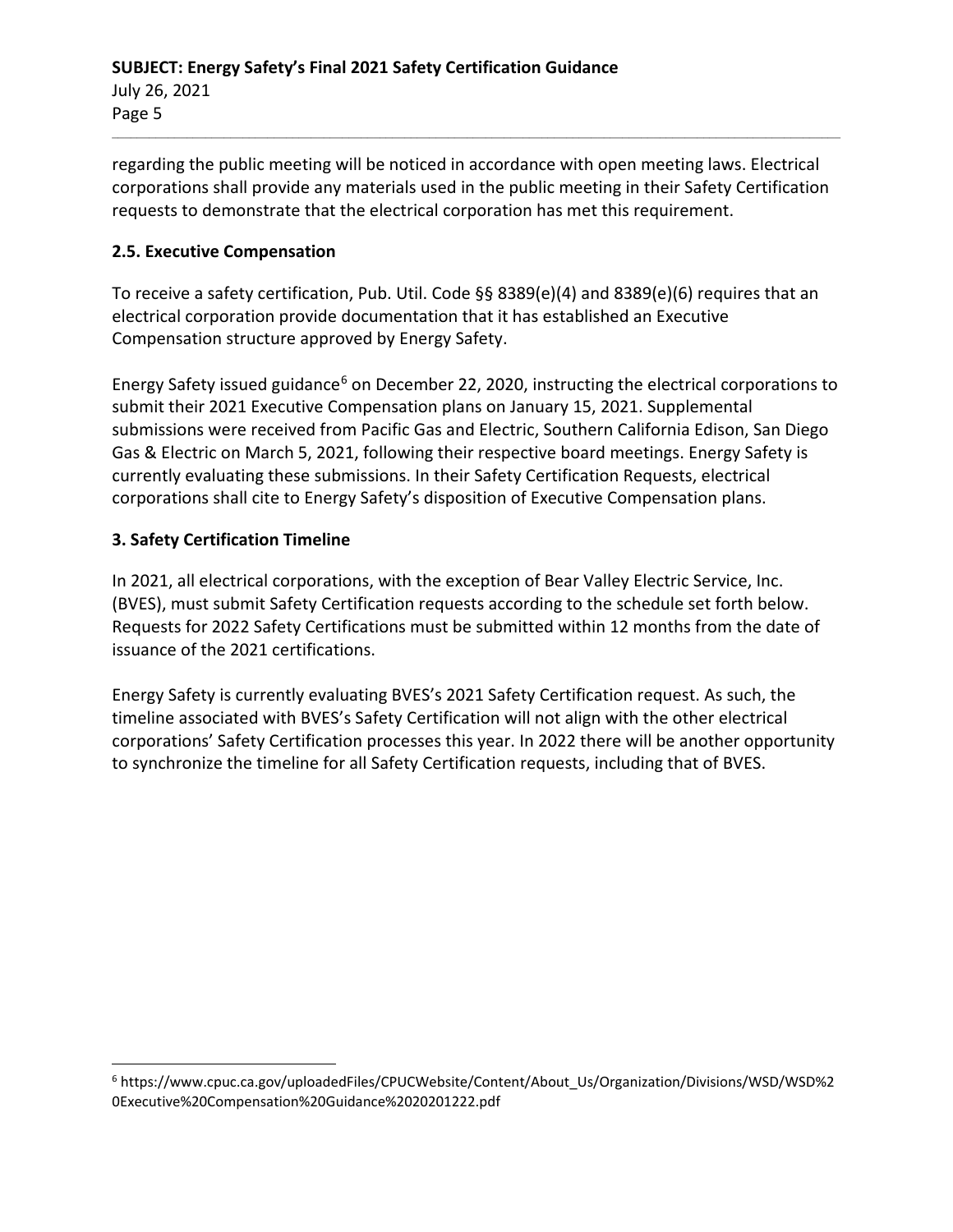## **SUBJECT: Energy Safety's Final 2021 Safety Certification Guidance** July 26, 2021 Page 6

| <b>Electrical</b><br>Corporation | Request<br>Date of<br>Current<br><b>Safety</b><br><b>Certification</b> | <b>Approval Date</b><br>of Current<br><b>Safety</b><br><b>Certification</b> | <b>Submission</b><br>Deadline for<br>2021 Safety<br><b>Certification</b><br><b>Request</b> | Opening and<br><b>Reply</b><br><b>Comments</b> | 2021 Safety<br><b>Certification</b><br><b>Dispositions</b> |
|----------------------------------|------------------------------------------------------------------------|-----------------------------------------------------------------------------|--------------------------------------------------------------------------------------------|------------------------------------------------|------------------------------------------------------------|
| SDG&E                            | June 16,<br>2020                                                       | September 14,<br>2020                                                       | September 13,<br>2021                                                                      | October 13,<br>2021/October<br>23, 2021        | December 13,<br>2021                                       |
| <b>SCE</b>                       | June 19,<br>2020                                                       | September 17,<br>2020                                                       | September 13,<br>2021                                                                      | October 13,<br>2021/October<br>23, 2021        | December 13,<br>2021                                       |
| PG&E                             | July 29,<br>2020                                                       | January 14,<br>2021                                                         | September 13,<br>2021                                                                      | October 13,<br>2021/October<br>23, 2021        | December 13,<br>2021                                       |
| <b>BVES</b>                      | December<br>18, 2019                                                   | August 18,<br>2020                                                          | February 2,<br>20218                                                                       | To be<br>determined                            | To be<br>determined                                        |

*Table 1: Timeline for Safety Certification Requests and Decision Dates*[7](#page-5-0)

 $\mathcal{L}_\mathcal{L} = \mathcal{L}_\mathcal{L} = \mathcal{L}_\mathcal{L} = \mathcal{L}_\mathcal{L} = \mathcal{L}_\mathcal{L} = \mathcal{L}_\mathcal{L} = \mathcal{L}_\mathcal{L} = \mathcal{L}_\mathcal{L} = \mathcal{L}_\mathcal{L} = \mathcal{L}_\mathcal{L} = \mathcal{L}_\mathcal{L} = \mathcal{L}_\mathcal{L} = \mathcal{L}_\mathcal{L} = \mathcal{L}_\mathcal{L} = \mathcal{L}_\mathcal{L} = \mathcal{L}_\mathcal{L} = \mathcal{L}_\mathcal{L}$ 

# **4. Comments and Review Process**

Stakeholders may submit comments and reply comments on 2021 Safety Certification requests. Comments are due 30 days from the electrical corporations' submission. Reply comments are due 10 days thereafter. Comments and reply comments must be e-filed in the "2021 Safety Certifications" docket (2021-SCs).[9](#page-5-2)

The Energy Safety Director will review each electrical corporation's Safety Certification request for compliance with Pub. Util. Code  $\S$  8389(e) and the requirements and principles set forth herein and will issue a letter of approval or denial. Energy Safety may require that electrical corporations provide missing information or request changes in advance of approval.

<span id="page-5-0"></span><sup>&</sup>lt;sup>7</sup> If any of these dates need to change due to unforeseen circumstances, Energy Safety will notify the impacted electrical corporations.

<span id="page-5-1"></span><sup>&</sup>lt;sup>8</sup> Although Energy Safety initially denied BVES executive compensation structure, which is a requirement for the 2021 Safety Certification, BVES's 2020 Safety Certification remains valid until Energy Safety acts on BVES's 2021 Safety Certification request.

<span id="page-5-2"></span><sup>&</sup>lt;sup>9</sup> The 2021 Safety Certification docket can be found at:

https://efiling.energysafety.ca.gov/EFiling/DocketInformation.aspx?docketnumber=2021-SCs